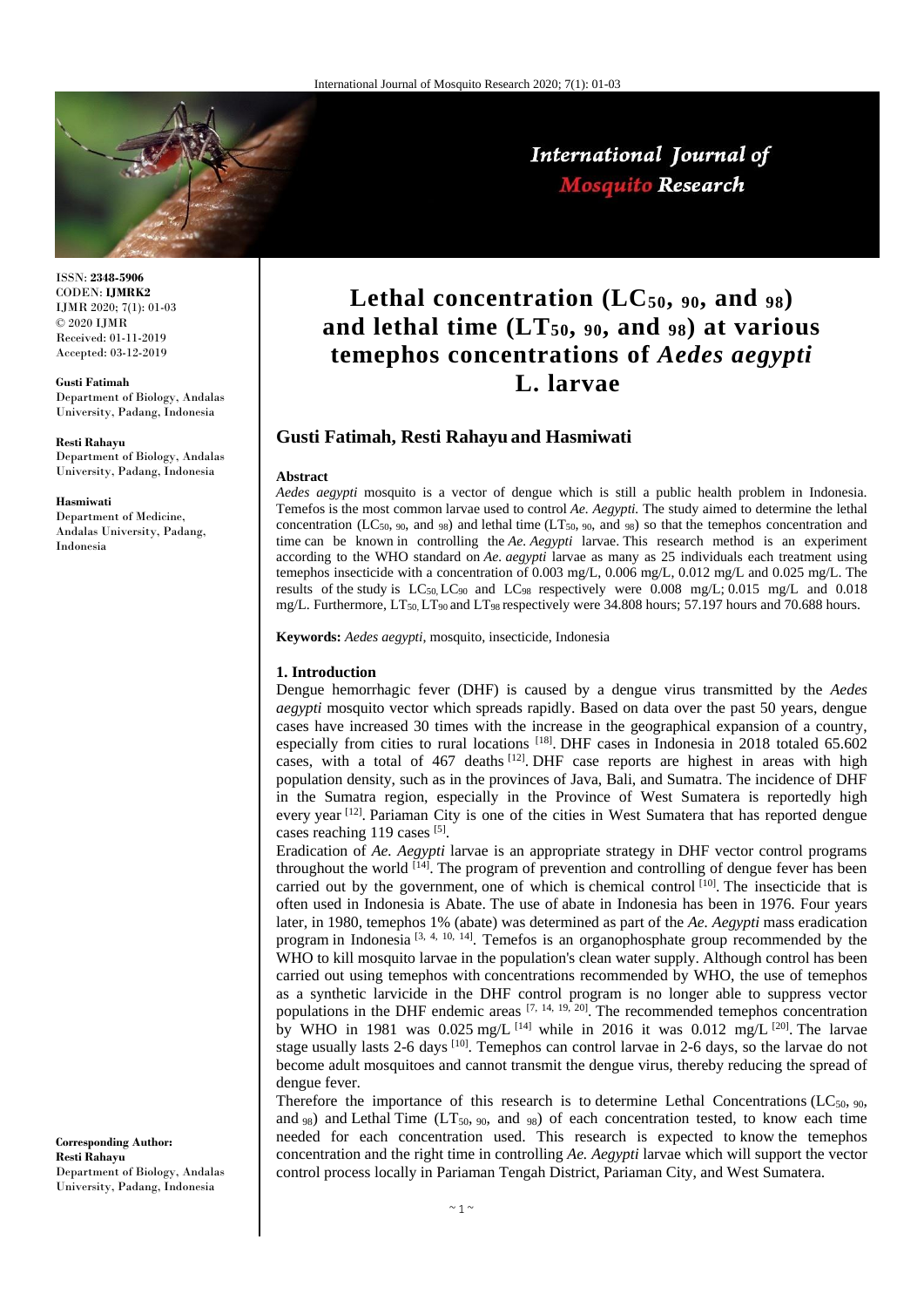## **2. Material and Methods**

This research method is an experiment according to the WHO standard [20] against *Ae. aegypti* larvae as many as 25 individuals each treatment using temephos insecticide with a concentrations of 0.003 mg/L, 0.006 mg/L, 0.012 mg/L and 0.025 mg/L. The place of sampling is in Pariaman Tengah District, Pariaman City. This research was conducted at the Laboratory of Animal Physiology Research, Department of Biology, Faculty of Mathematics and Natural Sciences, Andalas University, Padang. While the biochemical assay was carried out at the Biomedical Laboratory, Faculty of

Medicine, Andalas University, Padang. Lethal Concentration  $(LC_{50}, 90, \text{ and } 98)$  and Lethal Time  $(LT_{50}, 90, \text{ and } 98)$  is sought is the result of the death of 50%, 90% and 98% of *Ae. aegypti* larvae*.* Determination of the value is done by probit analysis [6] using SPSS 16 computer programs.

## **3. Results and Discussion**

Based on probit analysis, it can be seen the correct Lethal Concentration (LC) in controlling *Ae. aegypti* larvae in Pariaman City, as shown in Table 1.

**Table 1:** Lethal Concentration (LC) *Ae. aegypti* larvae against temephos for 48 hours of observation

| LC | Temefos concentration $(mg/L) \pm SE$ |  |
|----|---------------------------------------|--|
| 50 | $0.008 \pm 0.0005$                    |  |
|    | $0.015 \pm 0.0012$                    |  |
|    | $0.018 \pm 0.0018$                    |  |

Lethal Concentration (LC) 50% indicated that to kill 50% *of Ae. aegypti* larvae in Pariaman temephos needed with a concentration of 0.008 mg/L, then to kill 90% of *Ae. aegypti* larvae temephos needed temephos with a concentration of 0.015 mg/L and to kill 98% of *Ae. aegypti* larvae temephos needed temefos with a concentration of 0.018 mg/L (Table 1). The toxicity value can be expressed in the form of Lethal Concentration  $(LC)^{[2, 5]}$ . LC can estimate concentrations that have a lethal effect on an organism. The higher the value of the toxicant concentration the more the number of organism deaths can be seen with the greater LC value [15].

Based on Table 1 the larvae population of *Ae. aegypti* could be effectively controlled with 98% mortality at a concentration of 0.018 mg/L or 1.5 times higher than the WHO diagnostic concentration (0.012 mg/L). This means that the high number of dengue cases in Pariaman City, especially in Pariaman Tengah District allegedly caused by larvicide temephos was no longer able to control the population of *Ae. aegypti* larvae with a predetermined concentration. Besides, the high density of mosquito populations in Pariaman City can also be a trigger for high dengue cases.

Lethal Time (LT) was a standard time measurement of a medium that can kill test animals. Therefore, based on probit analysis it can be seen the correct Lethal Time (LT) in controlling *Ae. aegypti* larvae in Pariaman City.

To find out the time needed for each concentration tested as shown in Table 2.

| <b>Concentrations</b> | <b>Lethal Time</b> | Time (hours) |
|-----------------------|--------------------|--------------|
| $0.003$ mg/L          | $LT_{50}$          | 34,808       |
|                       | $LT_{90}$          | 57,197       |
|                       | $LT_{98}$          | 70,688       |
| $0.006$ mg/L          | $LT_{50}$          | 30,353       |
|                       | $LT_{90}$          | 53,288       |
|                       | $LT_{98}$          | 67,108       |
| $0.012$ mg/L          | $LT_{50}$          | 18,883       |
|                       | LT <sub>90</sub>   | 35,328       |
|                       | $LT_{98}$          | 45,237       |
| $0.025$ mg/L          | $LT_{50}$          | 13,852       |
|                       | $LT_{90}$          | 21,972       |
|                       | LT <sub>98</sub>   | 26.865       |

**Table 2:** Lethal Time (LT50, <sup>90</sup> and <sup>98</sup>) of *Aedes aegypti* larvae against temephos at various concentrations

Probit analysis aims to determine the right lethal time (LT) temephos in controlling *Ae. aegypti* larvae in Pariaman City (Table 2). Probit analysis was a calculation method to get the value of toxicity of an insecticide against experimental insects. The toxicity value could be expressed in the form of lethal time  $(LT)$ <sup>[2, 6]</sup>.

Table 2 shown that the greater the temephos concentration given and LT was also less. Conversely, if the concentration of temephos was given the smaller the LT was also greater. The highest  $LT_{50}$  was at concentration 0.003 mg/L with 34.808 hours, while the lowest was at a concentration of 0.025 mg/L which was 13.852 hours. The highest  $LT_{90}$  was at concentration 0.003 mg/L with 57.197 hours, while the lowest  $LT_{90}$  was at a concentration of 0.025 mg/L which was 21.972 hours.  $LT_{98}$  highest, at a concentration of 0.003 mg/L to 70.688 hours, meaning that  $LT_{98}$  lowest was found in concentrations of 0.025 mg/L which was 26.865 hours (Table 2).

The lethal time (LT) at a concentration of 0.012 (WHO diagnostic concentration in 2016) has an  $LT_{50}$  was 18.883 which means that to kill 50% of the test larvae population takes 18.883 hours, then  $LT_{90}$  was 35.328 means to kill 90% of the test larvae population it takes  $35.328$  hours, while  $LT_{98}$ was 45.237 means that to kill 98% of the test larvae population it takes 45.237 hours. The smaller the  $LT_{50}$ ,  $_{90}$  and <sup>98</sup> mean the better so the time needed to kill the *Ae. aegypti* larvae is getting faster, so that time efficiency was achieved [8].

The relationship between temephos concentration and mortality was thought to be related to the burden of larvicide concentration of temephos contained in the larvae. Larvae that get high temephos concentrations have faster work to kill larvae when compared to larvae that are treated with lower concentrations of temephos [1].

# **4. Conclusions**

The conclusion of this study is  $LC_{50}$ ,  $LC_{90}$  and  $LC_{98}$ respectively were 0.008 mg/L; 0.015 mg/L and 0.018 mg/L. Furthermore,  $LT_{50}$ ,  $LT_{90}$ , and  $LT_{98}$  respectively were 34.808 hours; 57.197 hours and 70.688 hours.

### **5. Acknowledgments**

Acknowledgments to the Head of Health Office Pariaman City and the Head of Pasir Village, Pariaman Tengah District, Pariaman City, and their staff, the Head of Animal Physiology